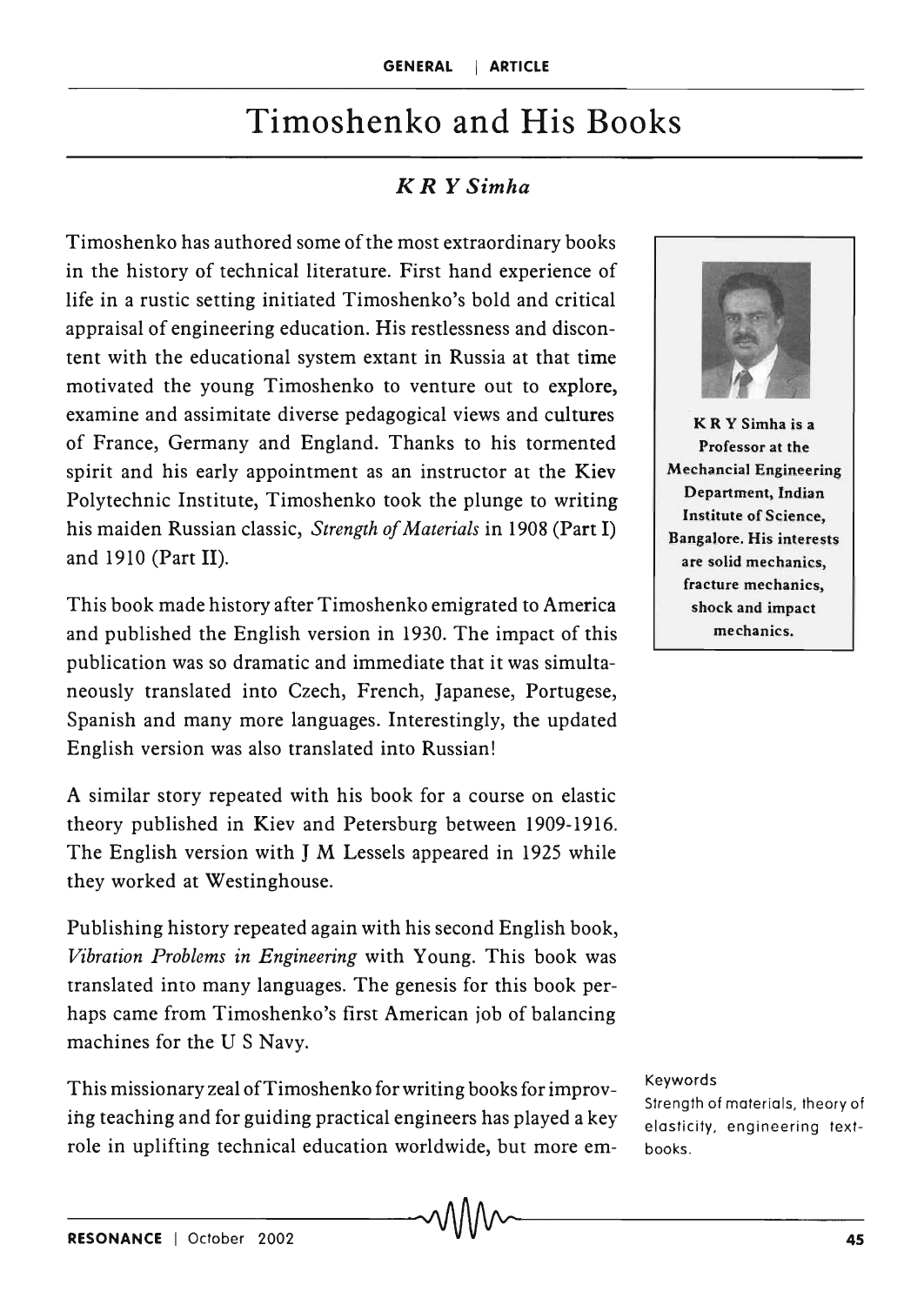A sublime feature of Timoshenko's books is the generous citation of papers, books and reports published all over the world sometimes suppressing references to his own work.

phatically in America. A sublime feature of Timoshenko's books is the generous citation of papers, books and reports published all over the world sometimes suppressing references to his own work. **In** fact, most of his books emanate a raw energy of original writing virtually extinct today. Timoshenko tackled difficult problems in his own characteristically eminent teachable and learnable style. The best way to explain Timoshenko's obsession with teaching and writing is to quote the master himself *(Box* 1).

Obviously, writing books like Timoshenko did require great amount of time and energy but above all an ascetic attitude without any consequent attachment to fame and fortune. Writing like Timoshenko also means enormous reading in different languages, interacting with teachers, students and colleagues; and, travelling to meet and discuss with eminent scientists. Finally, and perhaps more intriguingly alien to the increasingly western world, Timoshenko revived the ancient eastern wisdom of disassociating himself with his own books and associating the names of his students! Today it is somewhat disconcerting to see the legendary name of Timoshenko appear second!

Returning to Timoshenko's prolific writing, the year 1934 marked the launch of a quartet of classics that appeared annually. The first and the greatest with Goodier was a huge hit with critics, students and teachers alike. This book translated into many languages continues to sell steadily all over the world to this day. Many readers may indeed recognize the names of Timoshenko and Goodier as the famous authors of this evergreen classic: *The Theory of Elasticity.* 

The following three years 1935~37, Timoshenko teamed up with Gere and Young to publish three more books: a condensed version of strength of materials, elastic stability and engineering mechanics. This unique quartet of texts explores intricate mathematical techniques to explain some subtle aspects underlying elasticity and stability to give new insight into the behaviour of solids and structures for engineering design.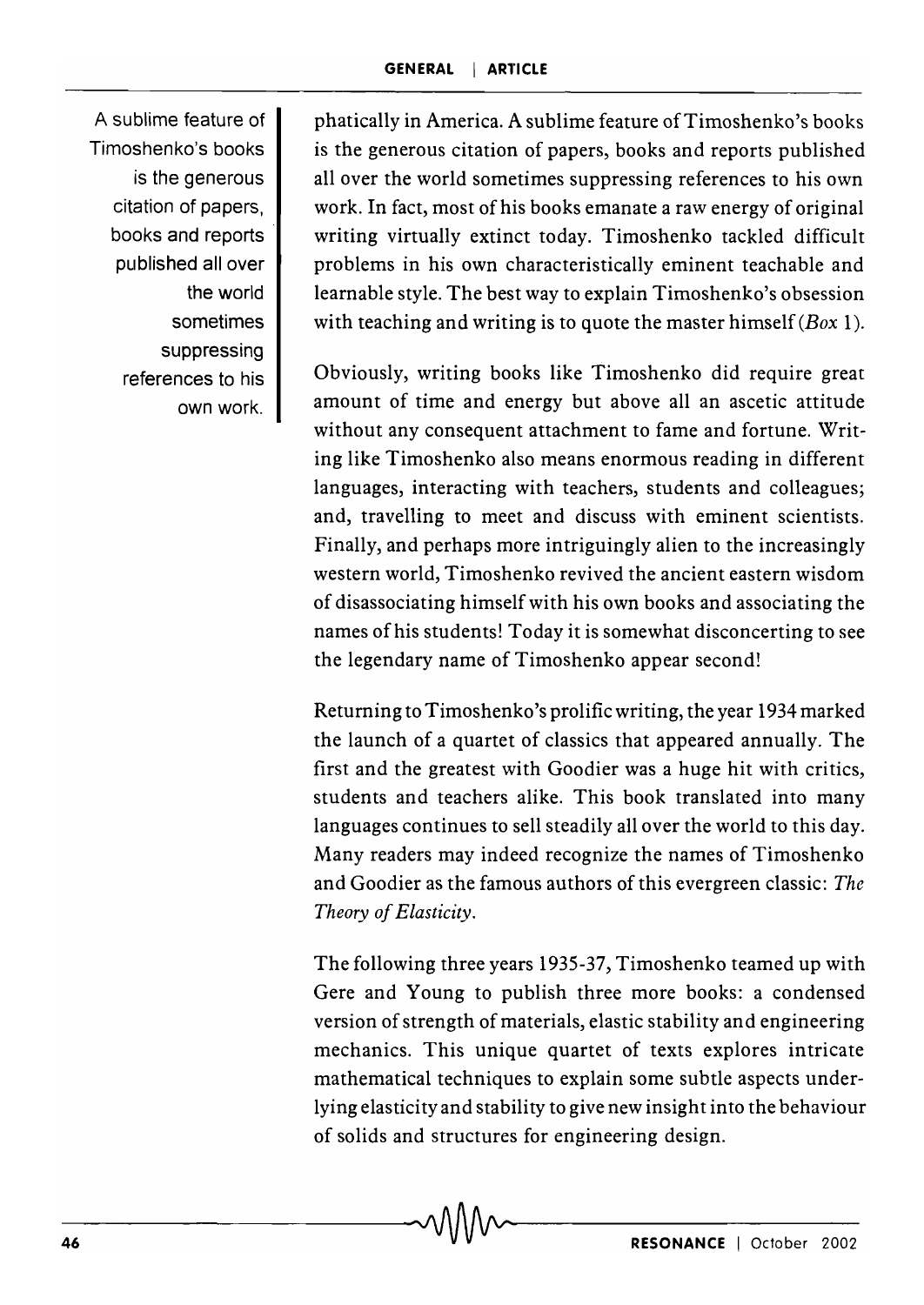# Box 1. Teaching and Writing

In the initial period, the spring semester of 1907, I gave a short elementary course on the strength of materials, the students using Kirpichev's book for the examinations. In the fall of 19071 started giving a fuller course, which encompassed two semesters. The fall-semester portion was required forall students; the second semester, in which more complicated problems were dealt with, was required only for students in the structural-engineering and mechanics departments. There being no suitable books for such a course, I decided to write one. I wrote it as I prepared my lectures, so that in the fall of 1908 my lectures were published in lithographed form. The final version was printed in 1911 and enjoyed great success, was adopted as a textbook in most Russian engineering schools, and sold some tens of thousands of copies. In America I revised this book and published it in two parts, in which form it still exists. It has been translated into a number of foreign languages and continues to be studied by many future engineers.

My teaching duties and the preparation of my lectures for publication took up a great deal oftime. During the school year it was difficult to engage in scientific work. To this I devoted the summer vacation. In the winter of 1906-1907 my earlier work on the buckling of plates had been published in the *Proceedings of the Kiev Polytechnic.* This work promptly found wide application in shipbuilding. Such eminent marine engineers as A N Krylov and I G Bubnov were engaged atthe time in preparing designs for construction of the Russian navy's first dreadnaughts, and the compressed steel plating of those ships was stabilitytested in accordance with my formulae.

I found Foppl's book more suitable for engineers. It contained Kirsch's solution for the distribution of stresses around a circular hole in a flat strip subjected to uniform tension or compression. I did not like the explanation, for Foppl had taken a ready-made solution and merely showed that it was valid because it satisfied all the equations of elasticity theory. That is no way to explain a problem's solution to students. One must show them how such a solution can be directly arrived at. I succeeded in doing this by employing a special device. With a concentric circular section of large radius I cut out from the plate a circular ring, applying to this ring the well-known solution in the form of Fourier series. While I did not obtain here a new solution, I did arrive at the known solution by a direct logical route. I was subsequently able to use this method to solve new problems and did solve in this way the problem of the compression of a circular ring by two equal and opposite forces applied at the ends of the diameter. I investigated also the influence exerted on the stresses in a ring by reinforcing the rim of the opening with a special stiffening ring.

In 1907-1908 I gave a full course in strength of materials, the course designed by me, then published it in lithographed form. In that same year I investigated a number of new problems involving the stability of compressed bars. In connection with the Quebec bridge disaster in Canada I started working on the theory of the stability of composite beams, and found a simpler method of solving the problem than F Engesser had done. I studied in greater detail the special case of the stability of two bars connected solely by unbraced crosspieces, and conducted in the laboratory a number of experiments, which confirmed my theoretical formula. I published all this research at that same time, in 1908. I also published my work on the compression of a ring.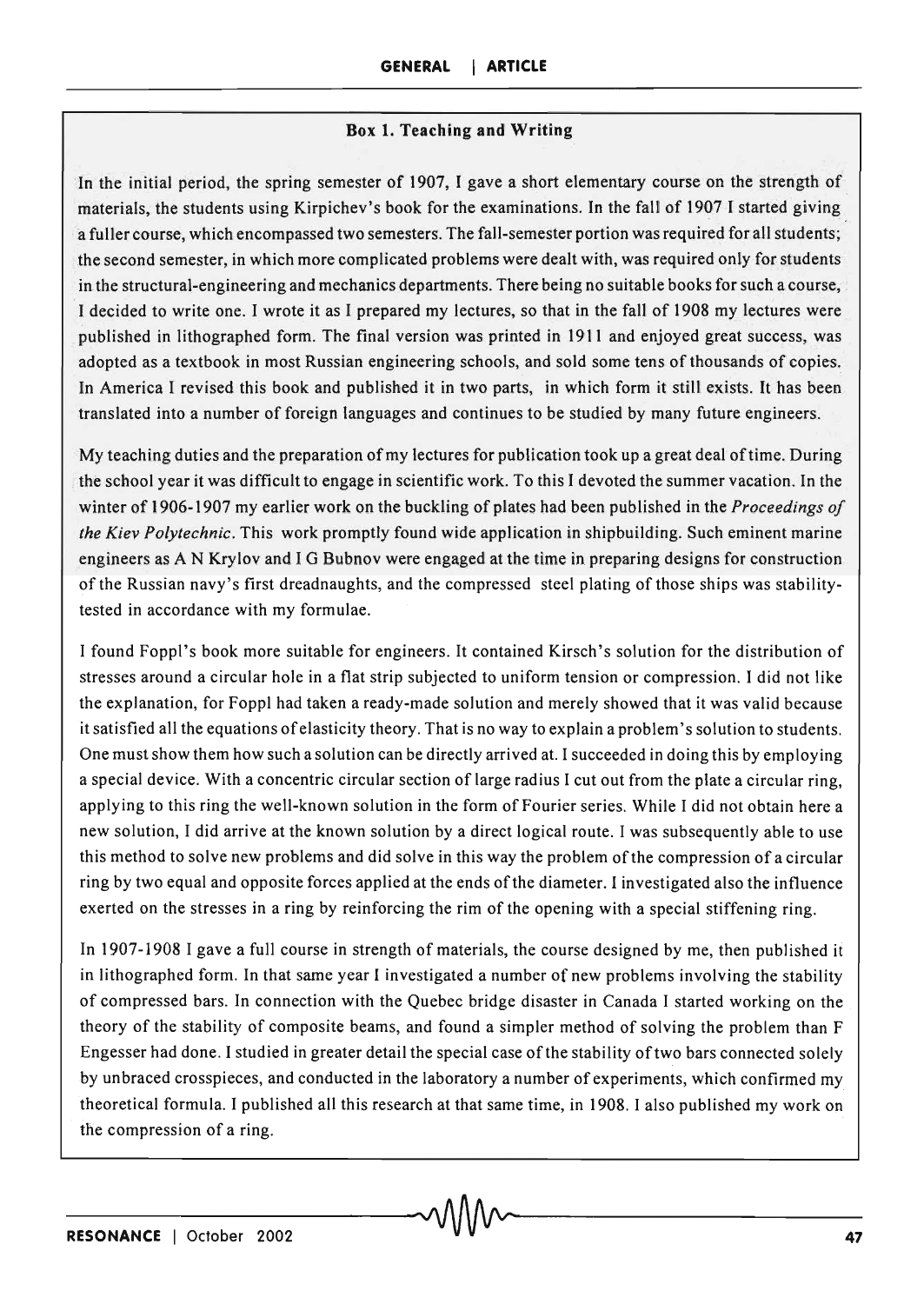The year 1953 saw the great Timoshenko epic, The History of Strength of Materials with a brief account of the history of the theory of elasticity and structural mechanics.

Three years after the quartet, Timoshenko teamed up with W oinowsky-Krieger to publish the first English book, *Theory of Plates and Shells.* Around that time, Flugge, a student of Prandtl, had published a book on shells in German. It is interesting to mention that Flugge and Timoshenko became colleagues decades later at Stanford University. The theory of plates and shells also entails formidable theory of differential equations and these pioneering authors devised their own ingenious mathematical schemes to enable better understanding. These days, of course, engineering books exploit numerical routines and softwares marketed widely.

Finally, Timoshenko wrote two more books with Young, *Theory of Structures* and *Advanced Dynamics* formally winding up writing texts for teaching technical courses. By this time Timoshenko's books had already become classroom classics all over the world; and, Timoshenko had formally begun teaching a course on something dear to his heart, *The History of Strength of Materials and Elasticity.* He set out writing bits and pieces of technical and anecdotal history during his tours to Europe.

The year 1953 saw the great Timoshenko epic, *The History of Strength of Materials* with a brief account of the history of the theory of elasticity and structural mechanics. Tracing the history all the way back to Archimedes, he carries the reader through the period of Leonardo da Vinci, Galileo, Hooke, Newton, Mariotte, Bernoulli, Euler, Lagrange and Coloumb reaching the end of the 18th century. He divides the 19th century into three 33 year periods to describe the early masters like Maxwell, Mohr, Navier, Kirchoff, Saint-Venant, Stokes, Kelvin, Lamb, Love, Rayleigh, Foppl, Boussinesq, Neumann, Klein, Prandtl and others. He stopped at 1950 just when the subject was ready to take on the study of fracture, contact and impact phenomena. Even if he had not written any of his wonderful texts, this sweeping magnum opus on the history of strength of materials would have ensured eternal fame for this professor author par excellence. Even Truesdell (1919-2000), one of the most irreverent and acerbic of all twentieth century American critics, wrote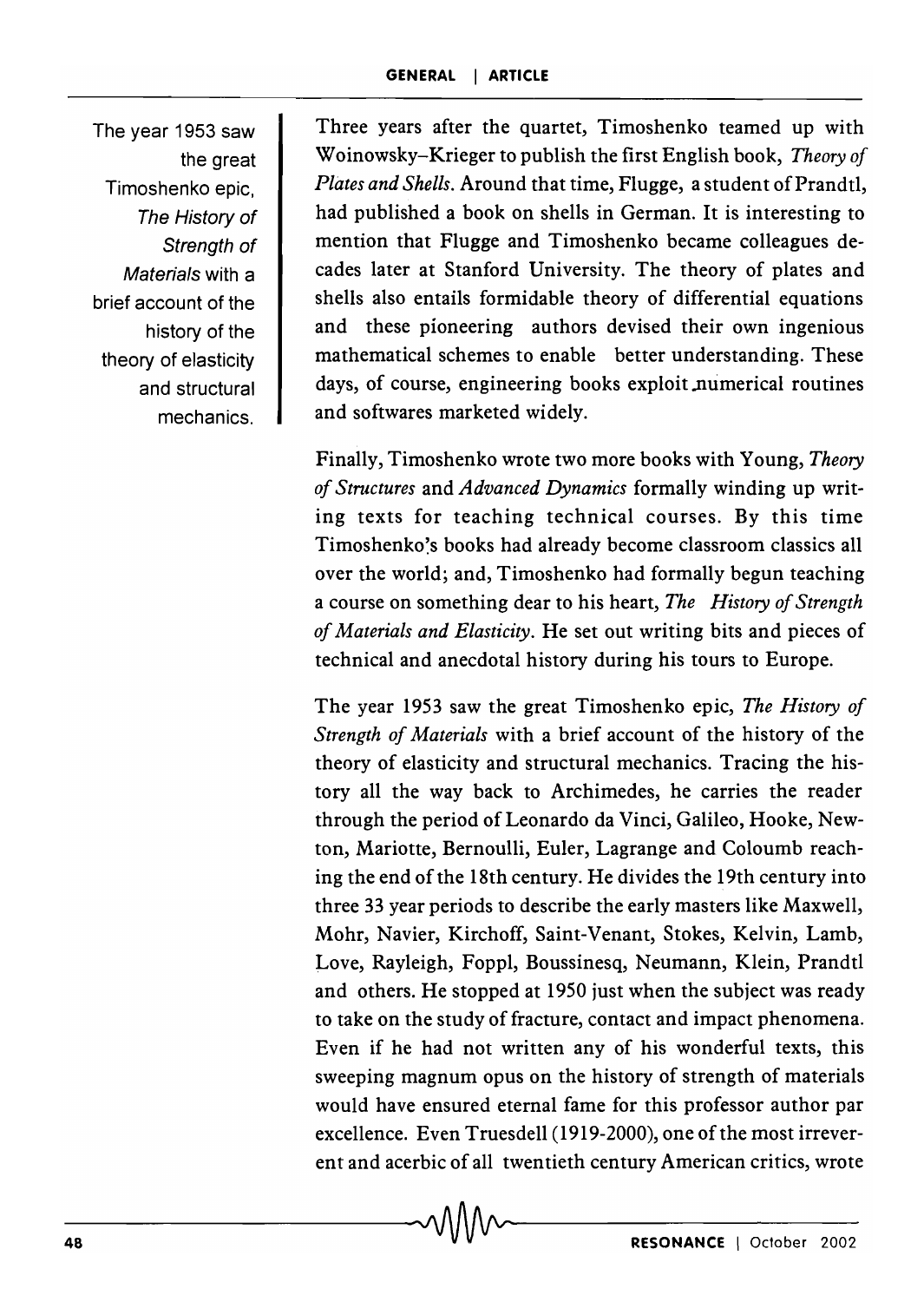mellowingly: *"It* is *evident that this book* is *a result of a great love and understanding for mechanics with many years of study and criticism".* 

The final climax was his autobiography, *As I Remember.*  Timoshenko's character is revealed in his autobiography. Like all great writers, he led a generally solitary life avoiding commercial, political and social trifles. He chose to be rich by making his wants few, and dedicated his genius entirely to writing educational material. He roamed freely through the centuries old sprawling forests of mechanics knowledge in Russia, Germany, France and England tapping the engineering essence and eschewing the esoteric mathematical mumbo-jumbo devoid of engineering significance. This unique and rather uncanny engineering savvy typical of Timoshenko is perhaps an outgrowth of his idyllic childhood experience in a rustic farmhouse that honed his engineering skills as well as survival instincts while he studied far away in Petersburg, or when he took temporary refuge in Yugoslavia during the Russian revolution before emigrating to America. It has to be also admitted that there was a misanthropic shade to his nature for he had set exalted and exacting standards of professional competence and conduct particularly for scientists and professors. Thus, his autobiography seems harsh at first sight. Soderberg and Den Hartog provided partial explanation in a tribute to Timoshenko after his death in 1972 though somewhat wistfully. A few excerpts from this tribute follow *(Box* 2). [http://books.nap.edu/ books/0309032873/htm/323-349]

In summary, Timoshenko perhaps is the only technical writer to have written nearly a dozen original books used widely as texts all over the world. Many great scientists, engineers and academicians before him have written great books. Here we may cite such classics as Newton's *Opticks,* Rayleigh's *Theory of Sound,*  and other works of Euler, Lagrange, Raman, Chandrasekhar, Prandtl, and many more. But Timoshenko leaves them all behind by the sheer effort of organising engineering education through his books. Both Timoshenko and Chandrasekhar provide copious historical references in several European languages

Like all great writers, Timoshenko led a generally solitary life avoiding commercial, political and social trifles.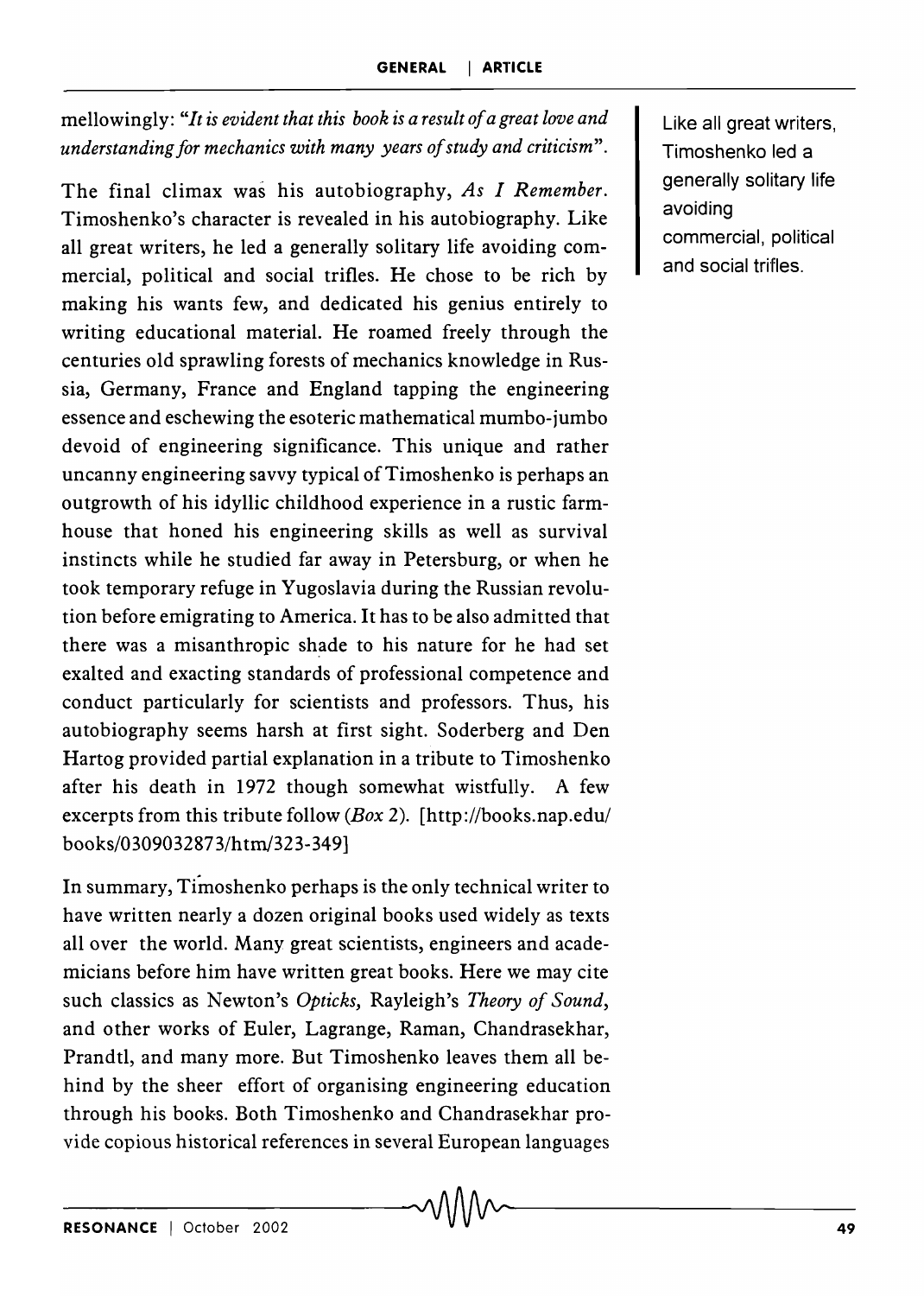#### **Box 2.**

Only gradually did we cometo appreciate the turmoil and anxiety that had been his lot during the preceding years. Under the charming exterior there was a deep-seated disappointmentin American culture, which to Timoshenko and his wife seemed crude and uncouth in comparison with their experiences in the Ukrainian countryside and the cultural circles of Europe. He was still smarting under the effects of the cataclysm of his homeland, which prevented him from reunion with his aged father. Out of these experiences grew a strange love-hate relationship in his feelings toward America, which never left him and sometimes stood in the way of full utilization of his talents. In reading *As* J *Remember,* one is astonished at the absence ofa single word in grateful recognition of his debt to America, which had awarded him such a rare opportunity. (Also noted in the review of *As! Remember* by J P Den Hartog, *Science,* 160, 1968).

Americans were accustomed to immigrants who developed an uncritical admiration for their new homeland, often accompanied by bitter hostility toward their place of birth. But to many of us, who also were immigrants with strong cultural roots in the homeland, Timoshenko's attitude was at least understandable. Through the years of turmoil- the late twenties, the depression, and the years just prior to World War II - this attitude of Timoshenko's did not appear to soften. These feelings culminated during his trip to Russia in 1958, when he became, so to speak, reunited with his homeland. But it was largely a reunion with the homeland of his dreams and with the successors to the old institutions. It is significant, as observed earlier, that his accounts of his life following this trip were written in Russian, this from the author of dozens of successful textbooks in English. It is also worth observing that circumstances prevented him from fully sharing in the wave of scientific revival that was part of the World War II scene. The experience of the first epoch of American superiority in scientific and technological developments was somehow denied him.

While Timoshenko was well known in professional circles all over the world, the number of people admitted to his innermost sphere of affection was not large. His former students had a special position; so did a small group of his early acquaintances in the United States. One has the impression, however, that real intimacy was reserved for his own family and his Russian speaking friends (he was a member of a remarkable family, which contributed much to his worldwide views and connections. Of his two younger brothers, Serhij (an architect) was Secretary of Transportation in the Ukrainian government in the early 1920's, while Vladimir (an economist) was Secretary of Commerce of the Ukraine and later Chief of Statistics of the AAA under President Franklin D Roosevelt in Washington and at Stanford University). Among those who might be mentioned are G B Karelitz, who passed away in 1940, and Vladimir Zworrykin. Professor Leonid M Tichvinsky, in a personal communication, observed that "Timoshenko was the last person who knew my parents; he was my best man when I married my first wife, coming from Ann Arbor to Pittsburgh for this occasion in 1935". In a later communication Professor Tichvinsky observed that Timoshenko, while leading a comfortable life in the United States, did not accumulate any substantial wealth. He left a modest legacy to be divided among his children. The royalties from all his books were assigned to Stanford University.

Box 2. continued...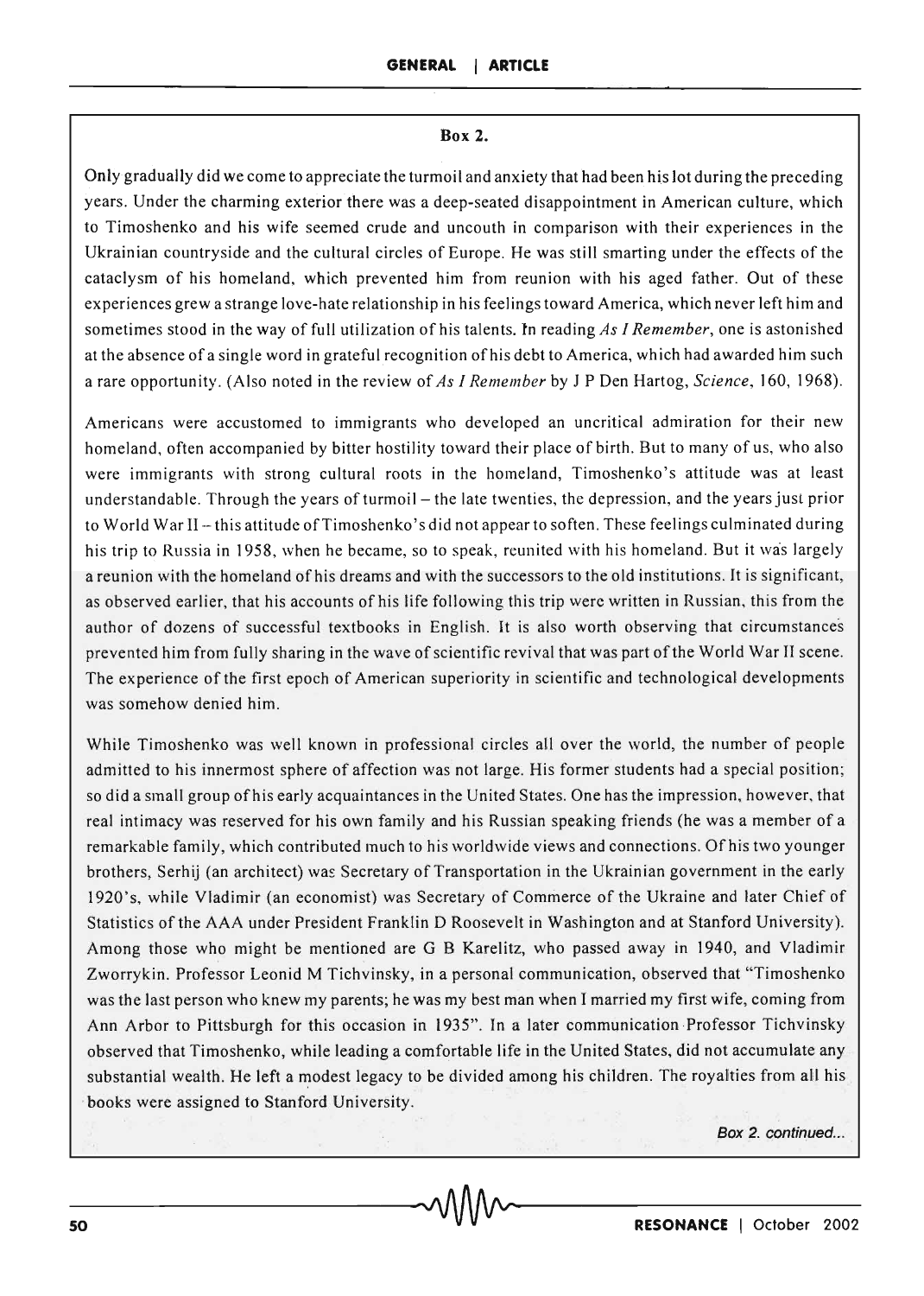## Box 2. continued...

In the perspective of more than a half century, Timoshenko's great influence upon applied science and technology in America resulted less from his original, creative discoveries than from his ideals of engineering education, his superb skill as a teacher, and his highly developed pragmatic skill in using fragments of exact solutions for a variety of approximate solutions to difficult problems in applied mechanics. Examples of this are his skillful use of the solutions for beams on elastic foundations to problems such as railroad rails and to details of machinery such as highly stresses dovetail joints. Another example is his frequent use of the Boussinesq solutions to a variety of intractable problems in machine structures. He also clarified the premises of the Rayleigh-Ritz iteration method, extending it to a variety of problems in elasticity and dynamics. Throughout his work there is a pragmatic attitude toward mathematics, and even to theoretical mechanics, which was regarded as one of his great sources of strength.

This charming pragmatism was new to most of us and seemed of immense value to the practising engineers. It is well to remember that even elementary computer aids, which we now take for granted, were then many years distant in the future. Iteration procedures had to be worked out with brute strength and untold manhours. With the development of modern computers and new methods such as the finite-element method, many problems once beyond our reach have now become routine. The pragmatic approach may now seem less essential, but I believe this is only a temporary phase. In any case, the effectiveness and charm of Timoshenko's teaching will always be a treasured memory to his students.

During his long and productive life. Timoshenko received many honours, meticulously listed by Eugene A Vetchorine in his foreword to *As I Remember.* He was elected a member of the Ukrainian Academy of Sciences. Kiev (1918): Russian Academy of Sciences, Leningrad-Petersburg (1928); Polish Academy of Technical Sciences, Warsaw (1935); French Academy of Sciences, Paris (1939); National Academy of Sciences. Washington, DC (1940); Royal Society, London (1944); and Italian Academy of Sciences, Rome (1949). Honorary doctoral degrees were conferred upon him by Lehigh University, DSc (1936); University of Michigan, DEng (1938); Zurich Technical Institute. DEng. (1947); Munich Technical Institute, DEng. (1949); Glasgow University, DLaws (1951); University of Bologna, ScD (1954); Zagreb Polytechnic, D Eng (1956); and Turin Polytechnic. ScD (1960).

to stimulate readers internationally, and then attempt to unify the subject. This rare ability of highlighting oneness while admiring regional, cultural, historical and geographical differences forms a salient characteristic of their books.

It is, therefore, somewhat annoying that modern authors possess so little acquaintance with engineering literature and professional trends outside of their own narrow experience. Consequently, different teaching and research traditions are not given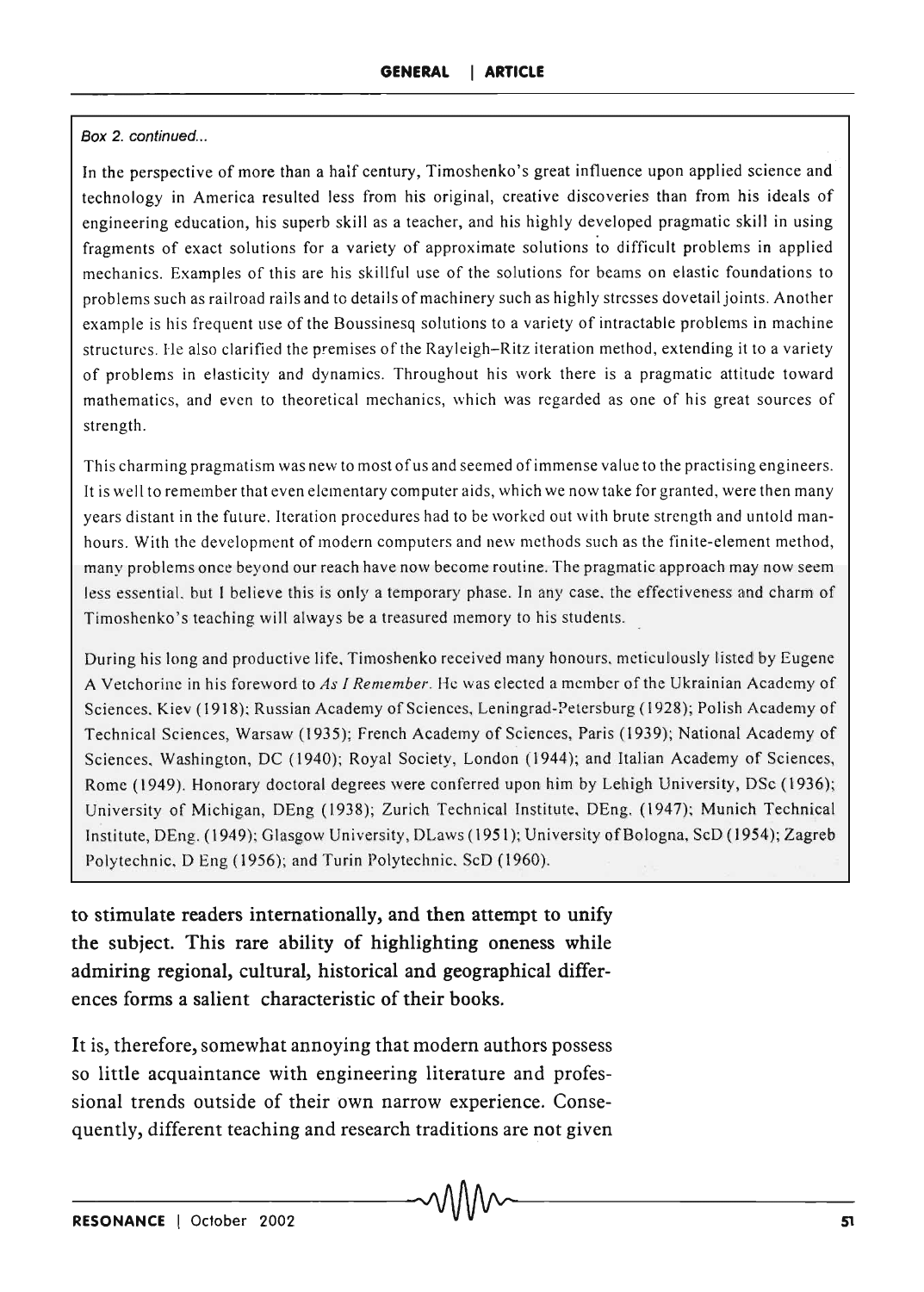Marketing education, information and knowledge on a global scale with internet medium has shifted the focus from individual discoveries to institutional initiatives. due importance. There is perhaps also a suspicious feeling that modern research is not as varied and original due to increasing global competition and marketing. Marketing education, information and knowledge on a global scale with internet medium has shifted the focus from individual discoveries to institutional initiatives. Further confusion about protecting and trading intellectual property can be depressing for truly international icons like Timoshenko or Einstein.

Ironically, on the other hand the mighty merchants of technology have lured the best of physics, chemistry, biology and mathematics professors into developing packages, patents and products for rolling the velvet carpet of globalization. This innocuous new form of intellectual colonization has seriously undermined academic ideals while greatly promoting academic affluence. Another impact of intellectual globalization is the declining scope for publishing in local languages creating a subtle form of linguistic colonization. In this context, it is important to recall here that the great American ascendance in the 20th century owes largely to genuinely brilliant immigrants like Einstein, Fermi, Chandrasekhar, Timo-shenko, von Karman

On the balcony at Merligen in 1932



and many others who ignited the imagination of young Americans. What is even more significant is that they came from different countries speaking different languages. Timoshenko thought about these aspects of society and education deeply and wisely in his sensational autobiography.

Today, intellectual celebrities seem to be unprepared for taking on major book writing projects like most of their predecessors in the 19th century and a few in the first half of the 20th century. Critics like Arnold (1822-1888) and Eliot (1888-1965) battled bravely for over a century to degloss and deride the decadence in literature, and now this contagion has spread to scientific and technical literature.